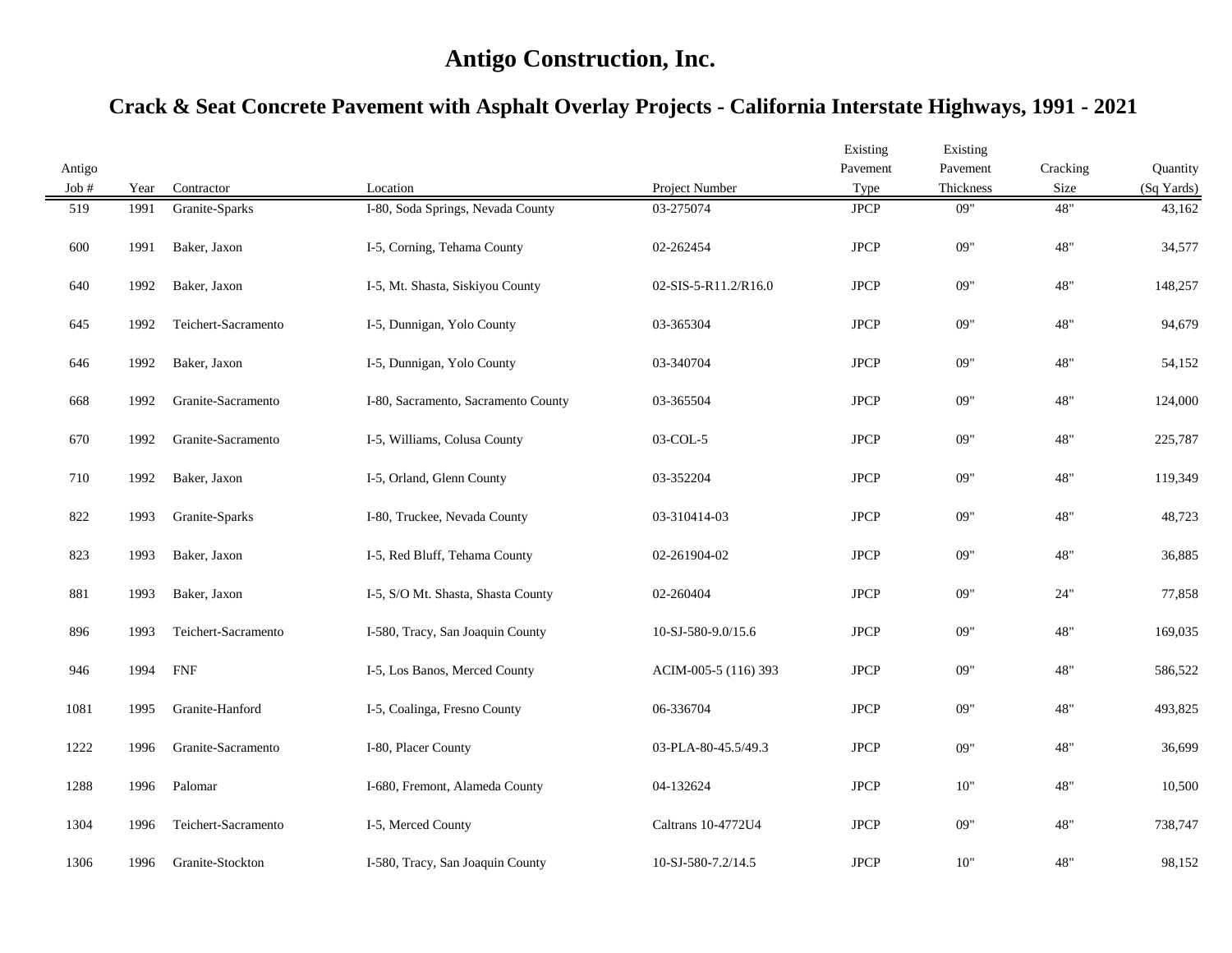| Antigo  |      |                      |                                       |                    | Existing<br>Pavement | Existing<br>Pavement | Cracking | Quantity   |
|---------|------|----------------------|---------------------------------------|--------------------|----------------------|----------------------|----------|------------|
| Job $#$ | Year | Contractor           | Location                              | Project Number     | Type                 | Thickness            | Size     | (Sq Yards) |
| 1308    | 1996 | Teichert-Sacramento  | I-5, Arbuckle, Yolo County            | Caltrans 03-421704 | $_{\rm JPCP}$        | 10"                  | 48"      | 115,359    |
| 1309    | 1996 | Teichert-Sacramento  | I-5, Yolo County                      | Caltrans 03-384604 | <b>JPCP</b>          | 09"                  | 48"      | 233,648    |
| 1352    | 1997 | Granite-Hanford      | I-5, Fresno, Fresno County            | 06-389204          | <b>JPCP</b>          | 09"                  | 48"      | 230,003    |
| 1507    | 1997 | Serrano & Cone       | I-5, Stockton, San Joaquin County     |                    | <b>JPCP</b>          | 09"                  | 48"      | 206,447    |
| 1662    | 1998 | Shea                 | I-5, Shasta County                    | Caltrans 02-342404 | <b>JPCP</b>          | 09"                  | 48"      | 12,883     |
| 1661    | 1999 | Shea                 | I-5, Lakehead, Shasta County          | Caltrans 02-310304 | <b>JPCP</b>          | 09"                  | 48"      | 90,306     |
| 1719    | 1999 | Baldwin-Chico        | I-5, Tehama County                    | Caltrans 02-326004 | $_{\rm JPCP}$        | 09"                  | 48"      | 203,134    |
| 1734    | 1999 | Baldwin-Marysville   | I-5, Colusa County                    | Caltrans 03-1A5404 | <b>JPCP</b>          | 09"                  | 48"      | 411,531    |
| 1792    | 1999 | Tullis               | I-5, Shasta County                    | Caltrans 02-326104 | <b>JPCP</b>          | 09"                  | 48"      | 140,621    |
| 1793    | 1999 | Granite-Stockton     | I-5, s/o Stockton, San Joaquin County | Caltrans 10-460804 | <b>JPCP</b>          | 09"                  | 48"      | 371,905    |
| 1833    | 1999 | Granite-Sacramento   | I-5, Sacramento, Sacramento County    | Caltrans 03-447204 | <b>JPCP</b>          | 09"                  | 48"      | 212,906    |
| 1900    | 1999 | <b>Baldwin-Chico</b> | I-5, Willows, Glenn County            | Caltrans 03-0A6704 | <b>JPCP</b>          | 09"                  | 48"      | 69,336     |
| 1793    | 2000 | Granite-Stockton     | I-5, s/o Stockton, San Joaquin County | Caltrans 10-460804 | <b>JPCP</b>          | 09"                  | 48"      | 113,437    |
| 2143    | 2001 | Kiewit Pacific       | I-80, Gold Run, Placer County         | Caltrans 03-1A80U4 | <b>JPCP</b>          | 09"                  | 48"      | 220,036    |
| 2151    | 2001 | Kiewit Pacific       | I-5, w/o Bakersfield, Kern County     | Caltrans 06-448604 | <b>JPCP</b>          | 09"                  | 48"      | 774,031    |
| 2250    | 2001 | <b>LTM</b>           | I-5, OR state line, Siskiyou County   | Caltrans 02-345304 | <b>JPCP</b>          | 09"                  | 48"      | 72,027     |
| 2155    | 2002 | Granite-Sparks       | I-5, Mount Shasta, Siskiyou County    | Caltrans 02-364304 | <b>JPCP</b>          | 09"                  | 48"      | 15,310     |
| 2250    | 2002 | LTM                  | I-5, OR state line, Siskiyou County   | Caltrans 02-345304 | <b>JPCP</b>          | 09"                  | 48"      | 146,593    |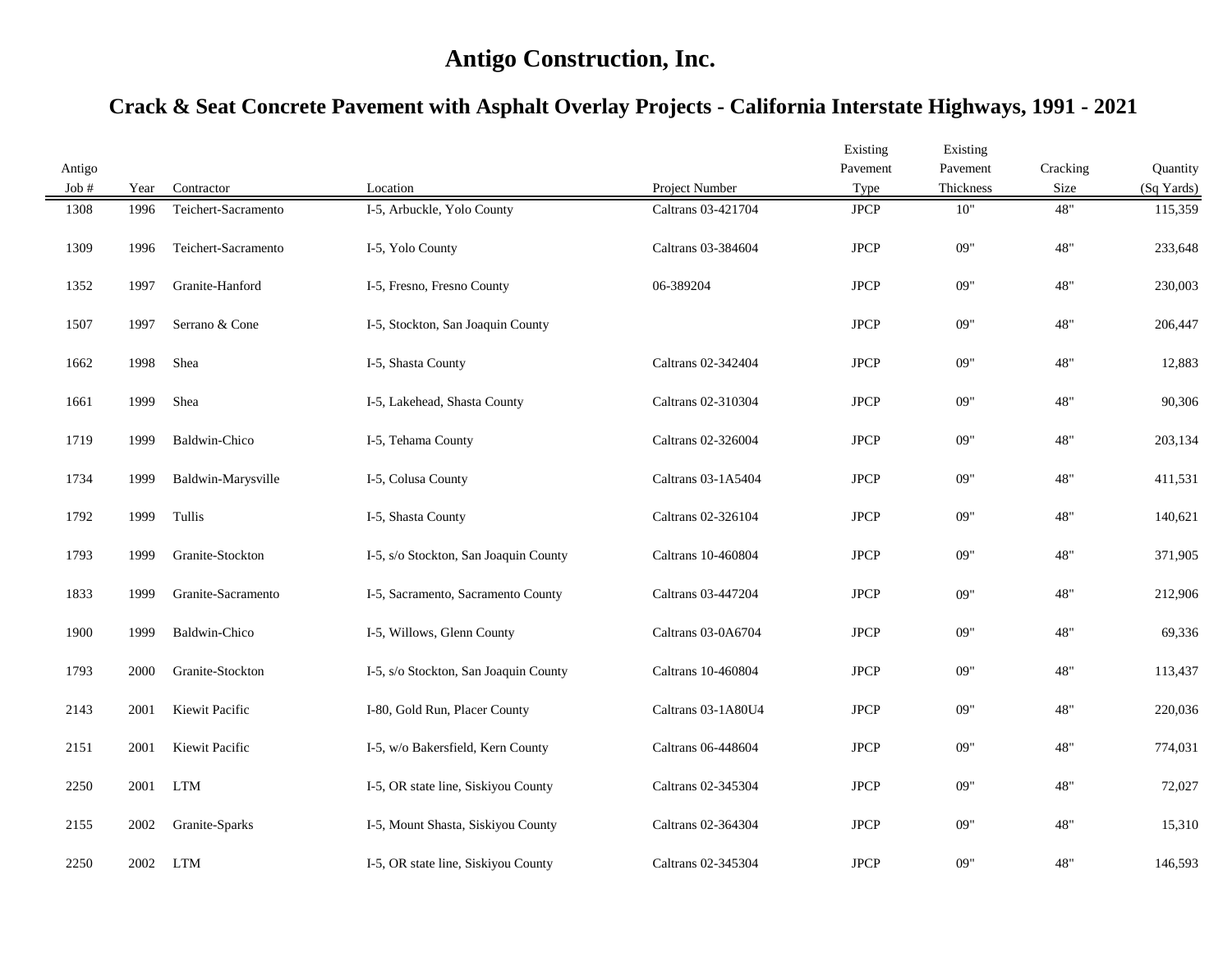| Antigo |      |                             |                                               |                     | Existing<br>Pavement | Existing<br>Pavement | Cracking | Quantity   |
|--------|------|-----------------------------|-----------------------------------------------|---------------------|----------------------|----------------------|----------|------------|
| Job #  | Year | Contractor                  | Location                                      | Project Number      | Type                 | Thickness            | Size     | (Sq Yards) |
| 2531   | 2003 | <b>FNF</b>                  | I-80, Floristan, Nevada County                | Caltrans 03-2C5704  | $_{\rm JPCP}$        | 09"                  | 48"      | 121,263    |
| 2785   | 2004 | Jones, O.C.                 | I-80, Fairfield, Solano County                | Caltrans 04-0T164U4 | $_{\rm JPCP}$        | 09"                  | 48"      | 66,040     |
| 3189   | 2006 | Shea                        | I-5, Lakehead, Shasta County                  | Caltrans 02-387504  | $_{\rm JPCP}$        | 09"                  | 48"      | 69,580     |
| 3346   | 2006 | Hale, Ron                   | I-5, Mt. Shasta, Siskiyou County              | Caltrans 02-381114  | <b>JPCP</b>          | 09"                  | 48"      | 31,617     |
| 3396   | 2006 | Tullis                      | I-5, Mt. Shasta, Siskiyou County              | Caltrans 02-4C2004  | <b>JPCP</b>          | 09"                  | 48"      | 10,925     |
| 3633   | 2008 | Granite-Sparks              | I-80, Rainbow - Kingvale, Nevada County       | Caltrans 03-0C7704  | <b>JPCP</b>          | 10"                  | 48"      | 23,192     |
| 3648   | 2008 | Teichert-Lincoln            | I-80, Donner Lk-Trout Crk Xing, Nevada County | Caltrans 03-0A6314  | $_{\rm JPCP}$        | $09-13"$             | 48"      | 29,324     |
| 3667   | 2008 | Jones, O.C.                 | I-80, Vallejo, Solano County                  | Caltrans 04-0T2404  | <b>JPCP</b>          | $08-9"$              | 48"      | 16,277     |
| 3712   | 2008 | Ghilotti Bros               | I-80, Fairfield & Vacaville, Solano County    | Caltrans 04-4C1524  | $_{\rm JPCP}$        | $08-9"$              | 48"      | 290,209    |
| 3888   | 2008 | Penhall                     | I-710, Long Beach, Los Angeles County         | Caltrans 07-183114  | <b>JPCP</b>          | 09"                  | 48"      | 19,500     |
| 3895   | 2008 | <b>Flatiron West</b>        | I-238/580, Hayward, Alameda County            | Caltrans 04-249044  | <b>JPCP</b>          | 09"                  | 48"      | 5,685      |
| 3633   | 2009 | Granite-Sparks              | I-80, Rainbow - Kingvale, Nevada County       | Caltrans 03-0C7704  | <b>JPCP</b>          | $10"$                | 48"      | 19,688     |
| 3664   | 2009 | Top Grade Construction      | I-680 & I-780, Benicia, Solano County         | Caltrans 04-0060A4  | <b>JPCP</b>          | $08-9"$              | 48"      | 3,588      |
| 3712   | 2009 | Ghilotti Bros               | I-80, Fairfield & Vacaville, Solano County    | Caltrans 04-4C1524  | <b>JPCP</b>          | $08-9"$              | 48"      | 99,756     |
| 3798   | 2009 | Ghilotti Bros               | I-80, Vallejo, Solano County                  | Caltrans 04-2409U4  | <b>JPCP</b>          | $08-9"$              | 48"      | 158,450    |
| 3807   | 2009 | DeSilva Gates               | I-580, Livermore, Alameda County              | Caltrans 04-290844  | <b>JPCP</b>          | $08-9"$              | 48"      | 104,300    |
| 3856   | 2009 | Bay Cities Paving & Grading | I-680, Fremont, Alameda County                | Caltrans 04-253794  | $_{\rm JPCP}$        | $08-9"$              | 48"      | 55,738     |
| 3872   | 2009 | Granite-Sacramento          | I-80, Colfax, Placer County                   | Caltrans 03-3E0404  | <b>JPCP</b>          | $08-9"$              | 48"      | 80,067     |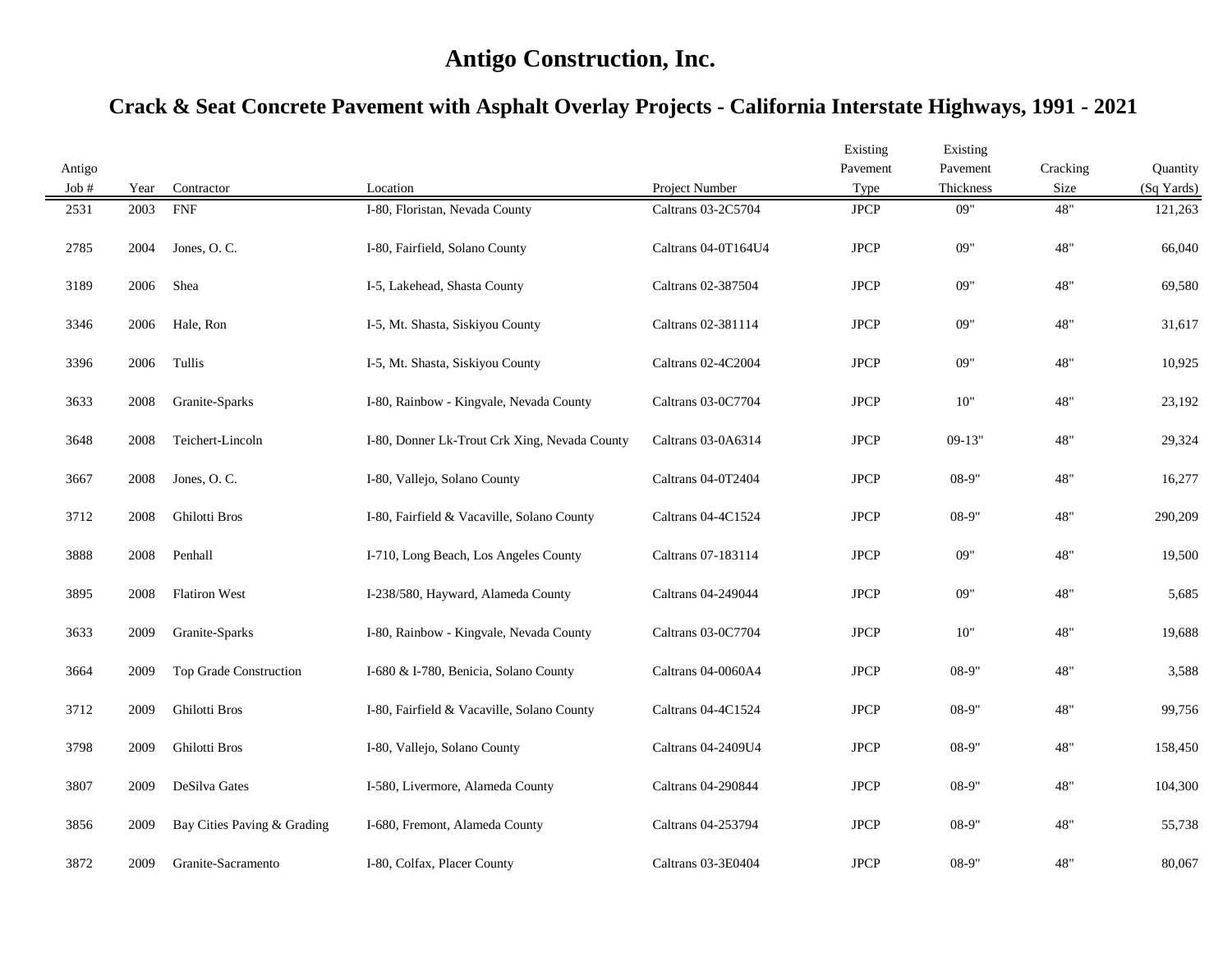| Antigo |      |                              |                                        |                    | Existing<br>Pavement | Existing<br>Pavement | Cracking | Quantity   |
|--------|------|------------------------------|----------------------------------------|--------------------|----------------------|----------------------|----------|------------|
| Job #  | Year | Contractor                   | Location                               | Project Number     | Type                 | Thickness            | Size     | (Sq Yards) |
| 3888   | 2009 | Penhall                      | I-710, Long Beach, Los Angeles County  | Caltrans 07-183114 | <b>JPCP</b>          | 09"                  | 48"      | 36,500     |
| 3895   | 2009 | <b>Flatiron West</b>         | I-238/580, Hayward, Alameda County     | Caltrans 04-249044 | <b>JPCP</b>          | 09"                  | 48"      | 11,370     |
| 3904   | 2009 | Bay Cities Paving & Grading  | I-680, Alameda County                  | Caltrans 04-4A5204 | <b>JPCP</b>          | $08-9"$              | 48"      | 28,706     |
| 3975   | 2009 | Top Grade Construction       | I-80, Fairfield, Solano County         | Caltrans 04-4C15U4 | <b>JPCP</b>          | $08-9"$              | 48"      | 230,000    |
| 3976   | 2009 | Top Grade Construction       | I-680, Santa Clara, Alameda County     | Caltrans 04-253784 | <b>JPCP</b>          | $08-9"$              | 48"      | 25,597     |
| 3904   | 2010 | Bay Cities Paving & Grading  | I-680, Alameda County                  | Caltrans 04-4A5204 | <b>JPCP</b>          | 08-9"                | 48"      | 49,828     |
| 3968   | 2010 | <b>MCM</b> Construction      | I-880, Oakland, Alameda County         | Caltrans 04-1706U4 | <b>JPCP</b>          | $08-9"$              | 48"      | 8,334      |
| 4021   | 2010 | <b>Ghilotti Construction</b> | I-580, Livermore, Alameda County       | Caltrans 04-290834 | <b>JPCP</b>          | 08-9"                | 48"      | 159,064    |
| 4021   | 2011 | Ghilotti Construction        | I-580, Livermore, Alameda County       | Caltrans 04-290834 | <b>JPCP</b>          | 08-9"                | 48"      | 8,427      |
| 4116   | 2011 | Sema - CA                    | I-710, South Gate, Los Angeles County  | Caltrans 07-269004 | <b>JPCP</b>          | 09"                  | 48"      | 102,000    |
| 4294   | 2011 | Bay Cities Paving & Grading  | I-680, Danville, Contra Costa County   | Caltrans 04-4470U4 | <b>JPCP</b>          | $08-9"$              | 48"      | 198,288    |
| 4375   | 2011 | Granite-Sacramento           | I-5, s/o Sacramento, Sacramento County | Caltrans 03-0F5904 | <b>JPCP</b>          | 09"                  | 48"      | 200,116    |
| 4327   | 2012 | Mercer-Fraser                | I-5, n/o Lakehead, Shasta County       | Caltrans 02-2C4504 | $_{\rm JPCP}$        | $08-9"$              | 48"      | 46,736     |
| 4375   | 2012 | Granite-Sacramento           | I-5, s/o Sacramento, Sacramento County | Caltrans 03-0F5904 | <b>JPCP</b>          | 09"                  | 48"      | 76,236     |
| 4543   | 2012 | Shea                         | I-5, Weed, Siskiyou County             | Caltrans 02-3E7504 | <b>JPCP</b>          | $08-9"$              | 48"      | 63,102     |
| 4535   | 2013 | Gallagher & Burk             | I-880, Oakland, Alameda County         | Caltrans 04-1A6824 | <b>JPCP</b>          | 09"                  | 48"      | 42,055     |
| 4782   | 2013 | Teichert-Davis               | I-80, Vacaville, Solano County         | Caltrans 04-4A0104 | <b>JPCP</b>          | 09"                  | 48"      | 317,000    |
| 4530   | 2015 | DeSilva Gates                | I-580, Livermore, Alameda County       | Caltrans 04-4A07U4 | <b>JPCP</b>          | 09"                  | 48"      | 66,500     |